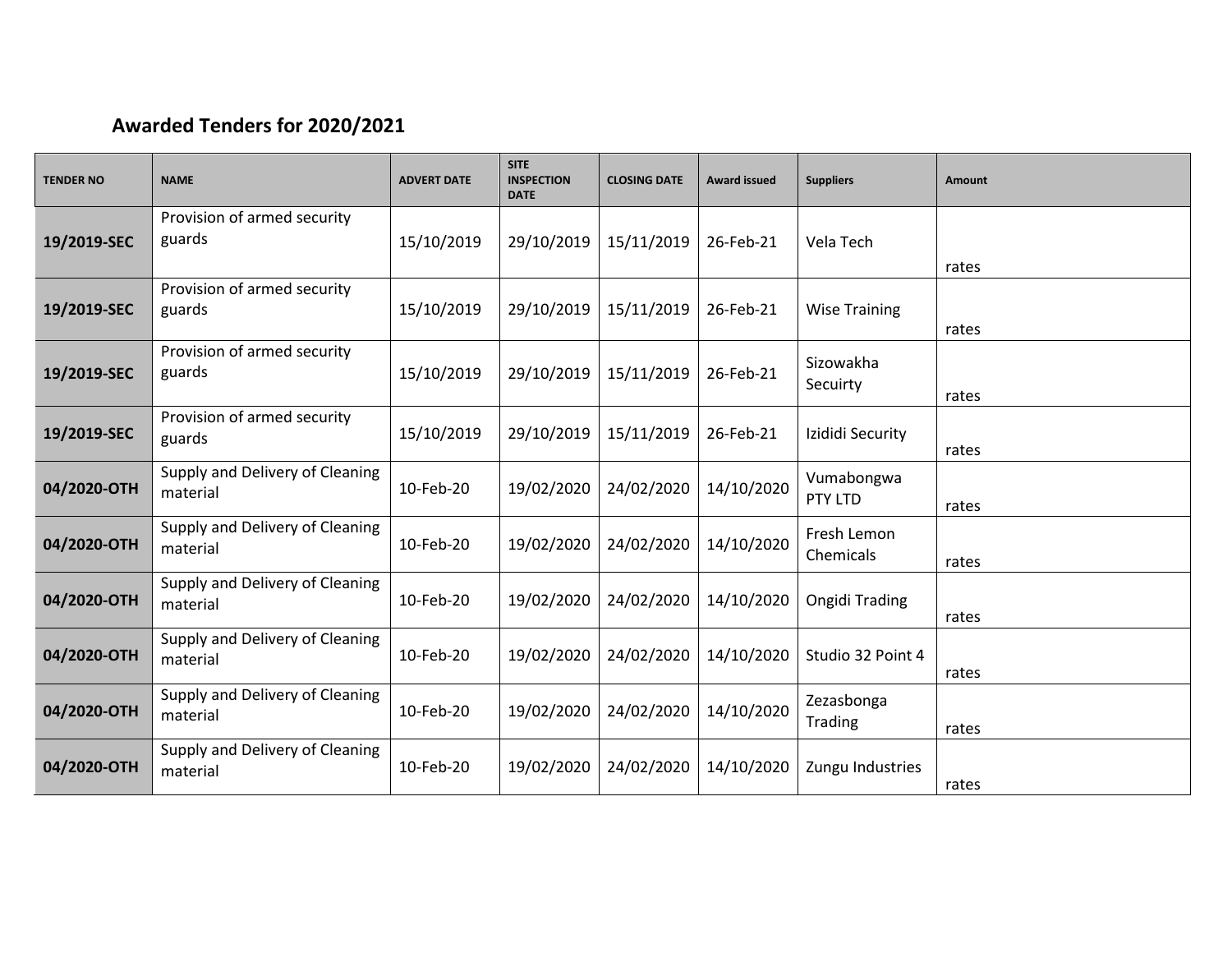| 04/2020-OTH | Supply and Delivery of Cleaning<br>material                                     | 10-Feb-20 | 19/02/2020 | 24/02/2020 | 14/10/2020 | <b>Nelsam Trading</b><br>and Projects | rates |
|-------------|---------------------------------------------------------------------------------|-----------|------------|------------|------------|---------------------------------------|-------|
| 04/2020-OTH | Supply and Delivery of Cleaning<br>material                                     | 10-Feb-20 | 19/02/2020 | 24/02/2020 | 14/10/2020 | Amagobela<br>Projects                 | rates |
| 04/2020-OTH | Supply and Delivery of Cleaning<br>material                                     | 10-Feb-20 | 19/02/2020 | 24/02/2020 | 14/10/2020 | <b>Mvuloza Trading</b>                | rates |
| 04/2020-OTH | Supply and Delivery of Cleaning<br>material                                     | 10-Feb-20 | 19/02/2020 | 24/02/2020 | 14/10/2020 | Jamu ka Sjadu<br>Projects             | rates |
| 03/2019-STA | Provision of office stationery<br>, other office supplies and IT<br>consumables | 10-Feb-20 | 19/02/2020 | 24/02/2020 | 14/10/2020 | Jamu ka Sjadu<br>Projects             | rates |
| 03/2019-STA | Provision of office stationery<br>other office supplies and IT<br>consumables   | 10-Feb-20 | 19/02/2020 | 24/02/2020 | 14/10/2020 | Antie DDE Group                       | rates |
| 03/2019-STA | Provision of office stationery<br>other office supplies and IT<br>consumables   | 10-Feb-20 | 19/02/2020 | 24/02/2020 | 14/10/2020 | Vumabongwa<br>PTY LTD                 | rates |
| 03/2019-STA | Provision of office stationery<br>, other office supplies and IT<br>consumables | 10-Feb-20 | 19/02/2020 | 24/02/2020 | 14/10/2020 | Gremonii<br>Contractors               | rates |
| 03/2019-STA | Provison of office stationery<br>other office supplies and IT<br>consumables    | 10-Feb-20 | 19/02/2020 | 24/02/2020 | 14/10/2020 | Studio 32 Point 4                     | rates |
| 03/2019-STA | Provison of office stationery<br>other office supplies and IT<br>consumables    | 10-Feb-20 | 19/02/2020 | 24/02/2020 | 14/10/2020 | Plan B Lifestyle                      | rates |
| 03/2019-STA | Provison of office stationery<br>other office supplies and IT<br>consumables    | 10-Feb-20 | 19/02/2020 | 24/02/2020 | 14/10/2020 | <b>Guliwe Holdings</b>                | rates |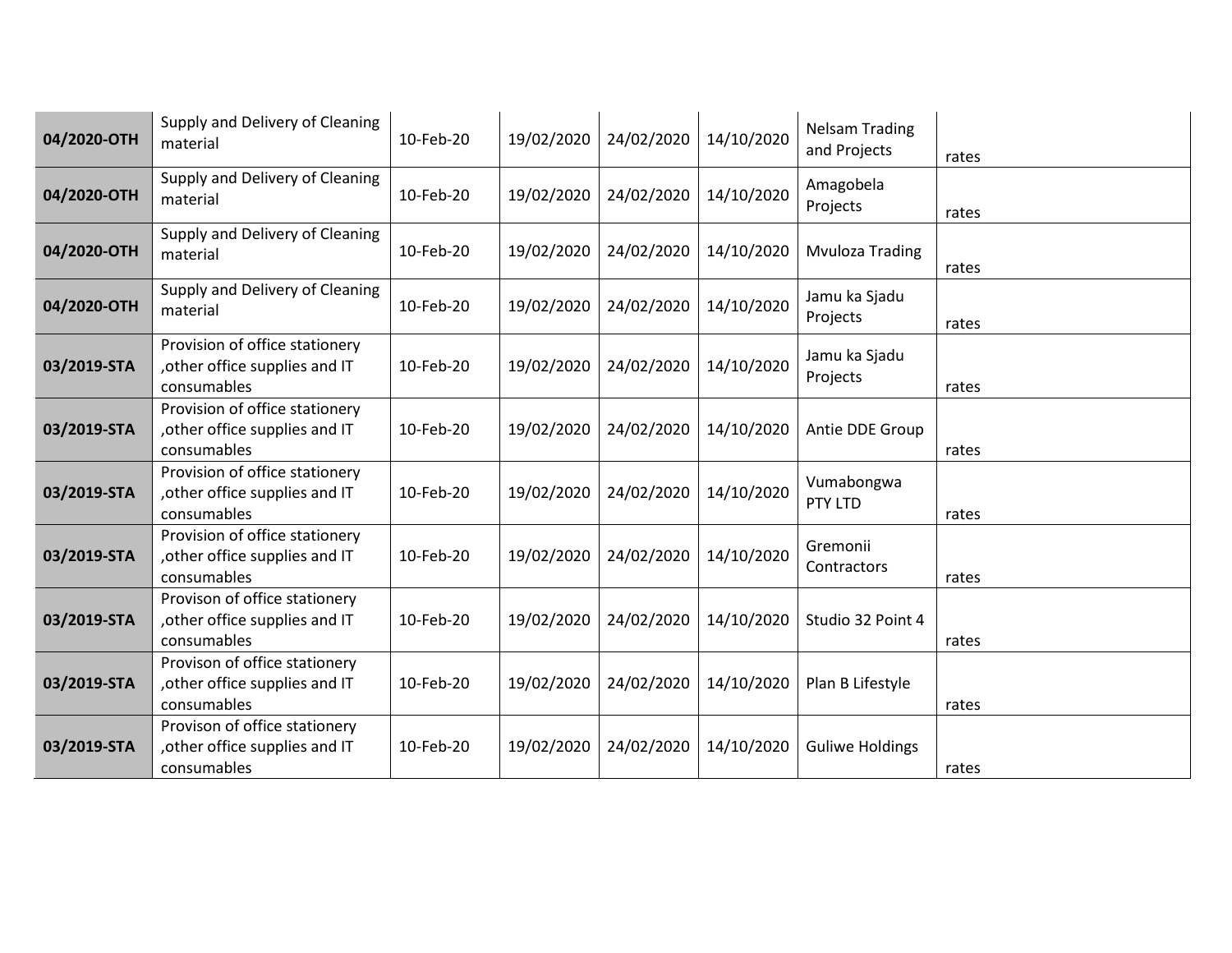| 03/2019-STA | Provison of office stationery<br>, other office supplies and IT<br>consumables | 10-Feb-20  | 19/02/2020 | 24/02/2020 | 14/10/2020 | Amagobela<br>Projects                 | rates      |
|-------------|--------------------------------------------------------------------------------|------------|------------|------------|------------|---------------------------------------|------------|
| 03/2019-STA | Provison of office stationery<br>, other office supplies and IT<br>consumables | 10-Feb-20  | 19/02/2020 | 24/02/2020 | 14/10/2020 | <b>Nelsam Trading</b><br>and Projects | rates      |
| 03/2019-STA | Provison of office stationery<br>, other office supplies and IT<br>consumables | 10-Feb-20  | 19/02/2020 | 24/02/2020 | 14/10/2020 | <b>Ongidi Trading</b>                 | rates      |
| 02/2020-CMS | Supply and delivery of water<br>and waste water chemicals                      | 30/01/2020 | n/a        | $3-Feb-20$ | 4-Feb-21   | Ndulamiso Aqua<br>Solutions           | R362914.70 |
| 06/2020-PEH | Panel of service providers to<br>hire plant and equipment                      | 12-Mar-20  | 26/03/2020 | 14/04/2020 | 14/10/2020 | Gremonii<br>Contractors               | rates      |
| 06/2020-PEH | Panel of service providers to<br>hire plant and equipment                      | 12-Mar-20  | 26/03/2020 | 14/04/2020 | 14/10/2020 | Mageja<br>Construction                | rates      |
| 06/2020-PEH | Panel of service providers to<br>hire plant and equipment                      | 12-Mar-20  | 26/03/2020 | 14/04/2020 | 14/10/2020 | Plan B Lifestyle                      | rates      |
| 06/2020-PEH | Panel of service providers to<br>hire plant and equipment                      | 12-Mar-20  | 26/03/2020 | 14/04/2020 | 14/10/2020 | Ubunzima<br><b>Trading</b>            | rates      |
| 06/2020-PEH | Panel of service providers to<br>hire plant and equipment                      | 12-Mar-20  | 26/03/2020 | 14/04/2020 | 14/10/2020 | Lunasis Ideas                         | rates      |
| 06/2020-PEH | Panel of service providers to<br>hire plant and equipment                      | 12-Mar-20  | 26/03/2020 | 14/04/2020 | 14/10/2020 | <b>Xmoor Transport</b>                | rates      |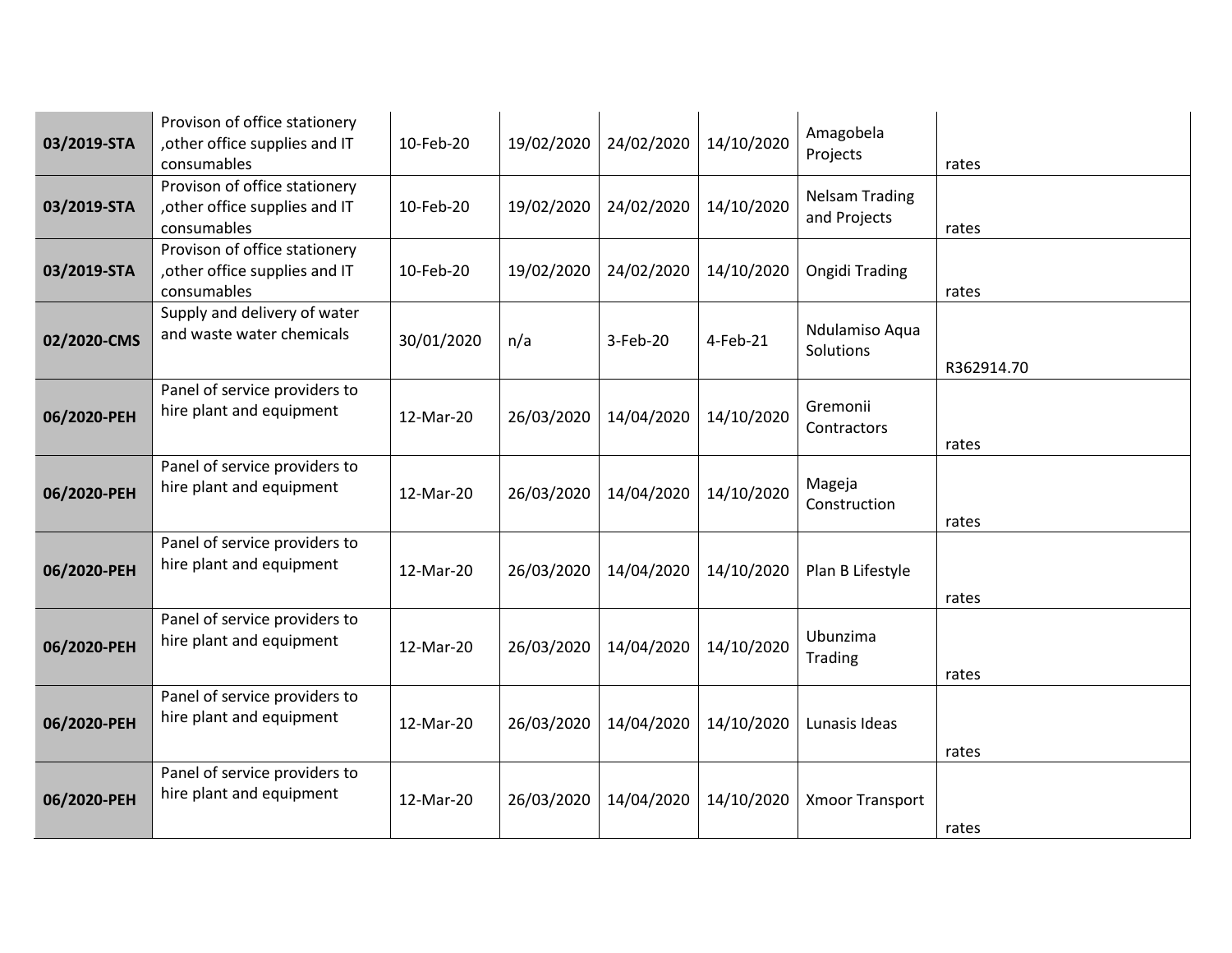| 06/2020-PEH | Panel of service providers to<br>hire plant and equipment | 12-Mar-20 | 26/03/2020 | 14/04/2020 | 14/10/2020 | <b>Ngundlu Trading</b>              | rates |
|-------------|-----------------------------------------------------------|-----------|------------|------------|------------|-------------------------------------|-------|
| 06/2020-PEH | Panel of service providers to<br>hire plant and equipment | 12-Mar-20 | 26/03/2020 | 14/04/2020 | 14/10/2020 | Ekene<br>Investments                | rates |
| 06/2020-PEH | Panel of service providers to<br>hire plant and equipment | 12-Mar-20 | 26/03/2020 | 14/04/2020 | 14/10/2020 | Serviles 151                        | rates |
| 06/2020-PEH | Panel of service providers to<br>hire plant and equipment | 12-Mar-20 | 26/03/2020 | 14/04/2020 | 14/10/2020 | Reoyo Trading                       | rates |
| 06/2020-PEH | Panel of service providers to<br>hire plant and equipment | 12-Mar-20 | 26/03/2020 | 14/04/2020 | 14/10/2020 | <b>Maxode Trading</b>               | rates |
| 07/2020-PRS | Panel of ISD service providers                            | 24-Aug-20 | n/a        | 22-Sep-20  | 27-May-21  | Bomibethu-SWS                       | $\%$  |
| 07/2020-PRS | Panel of ISD service providers                            | 24-Aug-20 | n/a        | 22-Sep-20  | 27-May-21  | Lwazi<br>Community<br>Development   | $\%$  |
| 07/2020-PRS | Panel of ISD service providers                            | 24-Aug-20 | n/a        | 22-Sep-20  | 27-May-21  | Smokhozi<br>Development             | $\%$  |
| 07/2020-PRS | Panel of ISD service providers                            | 24-Aug-20 | n/a        | 22-Sep-20  | 27-May-21  | Dieketseng<br>Trading<br>Enterprise | $\%$  |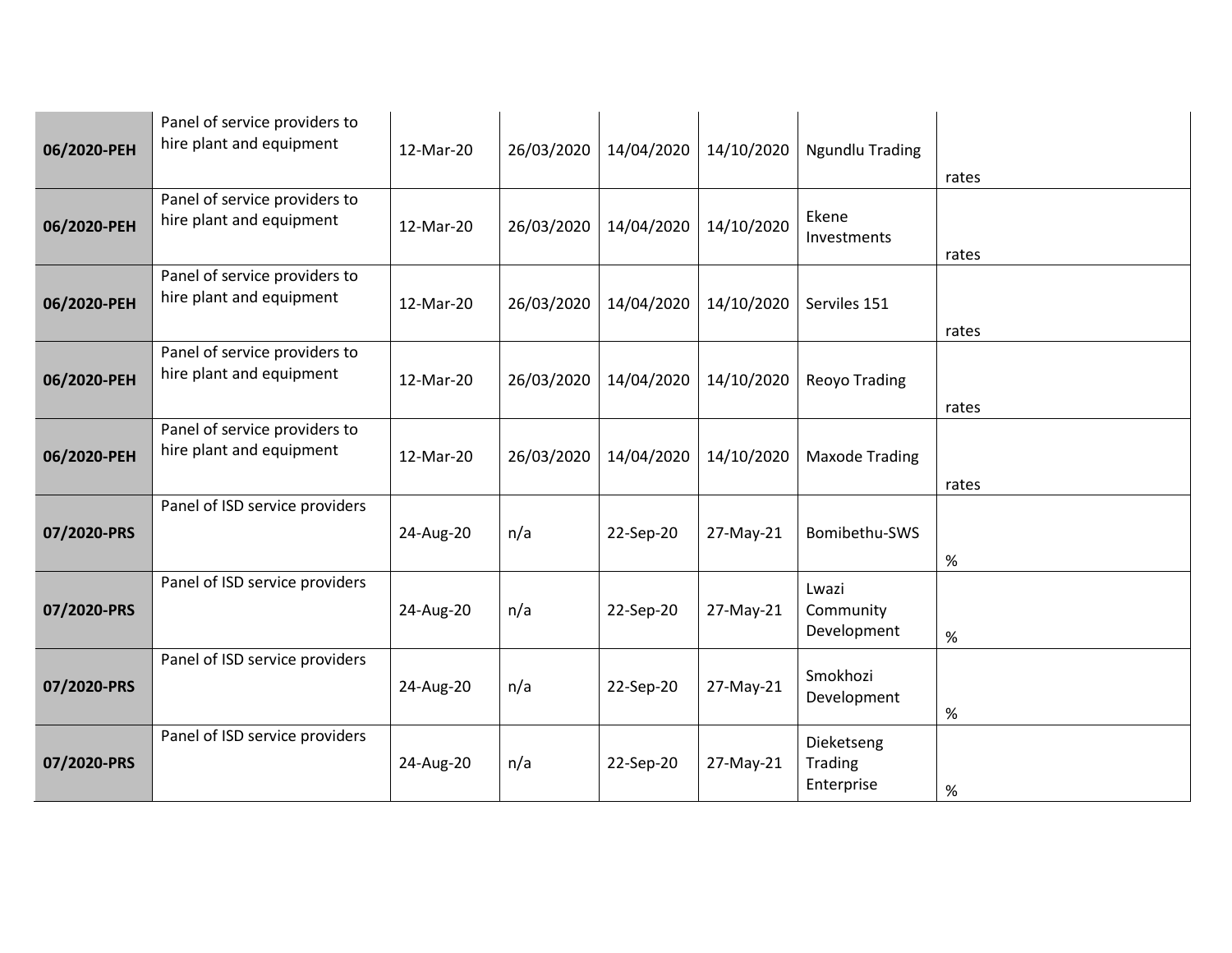| 07/2020-PRS | Panel of ISD service providers                                           | 24-Aug-20 | n/a        | 22-Sep-20  | 27-May-21  | <b>ZG Training and</b><br>Development | $\%$              |
|-------------|--------------------------------------------------------------------------|-----------|------------|------------|------------|---------------------------------------|-------------------|
| 07/2020-PRS | Panel of ISD service providers                                           | 24-Aug-20 | n/a        | 22-Sep-20  | 27-May-21  | <b>Changing Tides</b>                 | $\%$              |
| 07/2020-PRS | Panel of ISD service providers                                           | 24-Aug-20 | n/a        | 22-Sep-20  | 27-May-21  | Lima Rural<br>Development             | $\%$              |
| 07/2020-PRS | Panel of ISD service providers                                           | 24-Aug-20 | n/a        | 22-Sep-20  | 27-May-21  | Kuhle Solution                        | $\%$              |
| 07/2020-PRS | Panel of ISD service providers                                           | 24-Aug-20 | n/a        | 22-Sep-20  | 27-May-21  | Cwaninga<br>Consulting                | $\%$              |
| 07/2020-PRS | Panel of ISD service providers                                           | 24-Aug-20 | n/a        | 22-Sep-20  | 27-May-21  | <b>GTA Cartage CC</b>                 | $\%$              |
| 08/2020-OPL | Lease for Photocopier and Fax<br>Machines for a period of three<br>years | 12-Mar-20 | 25/03/2020 | 14/04/2020 | 20/05/2021 | X-Tec PMB                             | R 34 249.30 rates |
| 11/2020-CMS | Supply and delivery of Lab<br>Chemicals                                  | 10-Sep-20 | n/a        | 13/10/2020 | 22-Apr-21  | Universal Water<br>Solutions          | Rates             |
| 11/2020-CMS | Supply and delivery of Lab<br>Chemicals                                  | 10-Sep-20 | n/a        | 13/10/2020 | 22-Apr-21  | Zamangwane<br>Consultants             | Rates             |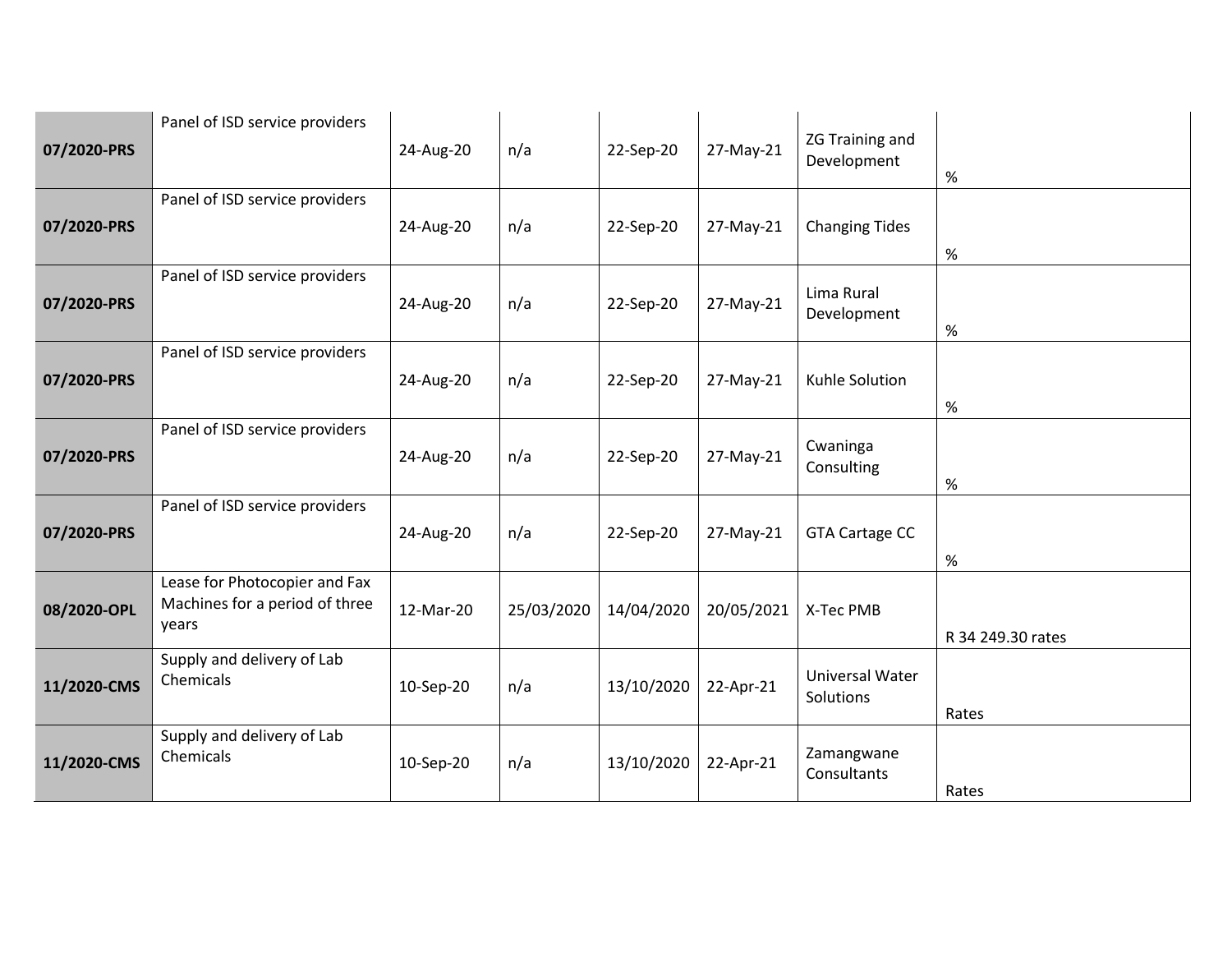| 12/2020--<br><b>CON</b> | Loskop water reticulation ward<br>4 phase 1 | $6$ -Jul-20 | 15/07/2020 | 8-Jul-20  | $6$ -Apr-21 | Sanoqwabe<br>Consultants cc  | R35 531 140.47 |
|-------------------------|---------------------------------------------|-------------|------------|-----------|-------------|------------------------------|----------------|
| 14/2020-LES             | Attorneys/Law Firms to be on a<br>Panel     | 6-Oct-20    | n/a        | 11-Jun-20 | 27-May-21   | Garlicke<br><b>Bousfield</b> | Rates          |
| 14/2020-LES             | Attorneys/Law Firms to be on a<br>Panel     | 6-Oct-20    | N/A        | 11-Jun-20 | 27-May-21   | Zondi Associates             | Rates          |
| 14/2020-LES             | Attorneys/Law Firms to be on a<br>Panel     | 6-Oct-20    | n/a        | 11-Jun-20 | 27-May-21   | <b>MMMG</b><br>Attorneys     | Rates          |
| 14/2020-LES             | Attorneys/Law Firms to be on a<br>Panel     | 6-Oct-20    | n/a        | 11-Jun-20 | 27-May-21   | Nompumelelo<br>Hadebe        | Rates          |
| 14/2020-LES             | Attorneys/Law Firms to be on a<br>Panel     | 6-Oct-20    | n/a        | 11-Jun-20 | 27-May-21   | G & P Inc.                   | Rates          |
| 14/2020-LES             | Attorneys/Law Firms to be on a<br>Panel     | 6-Oct-20    | n/a        | 11-Jun-20 | 27-May-21   | Mazibuko Z and<br>Α          | Rates          |
| 14/2020-LES             | Attorneys/Law Firms to be on a<br>Panel     | 6-Oct-20    | n/a        | 11-Jun-20 | 27-May-21   | Verne Memeth                 | Rates          |
| 14/2020-LES             | Attorneys/Law Firms to be on a<br>Panel     | 6-Oct-20    | n/a        | 11-Jun-20 | 27-May-21   | Ngwanase<br>Ntembe Inc.      | Rates          |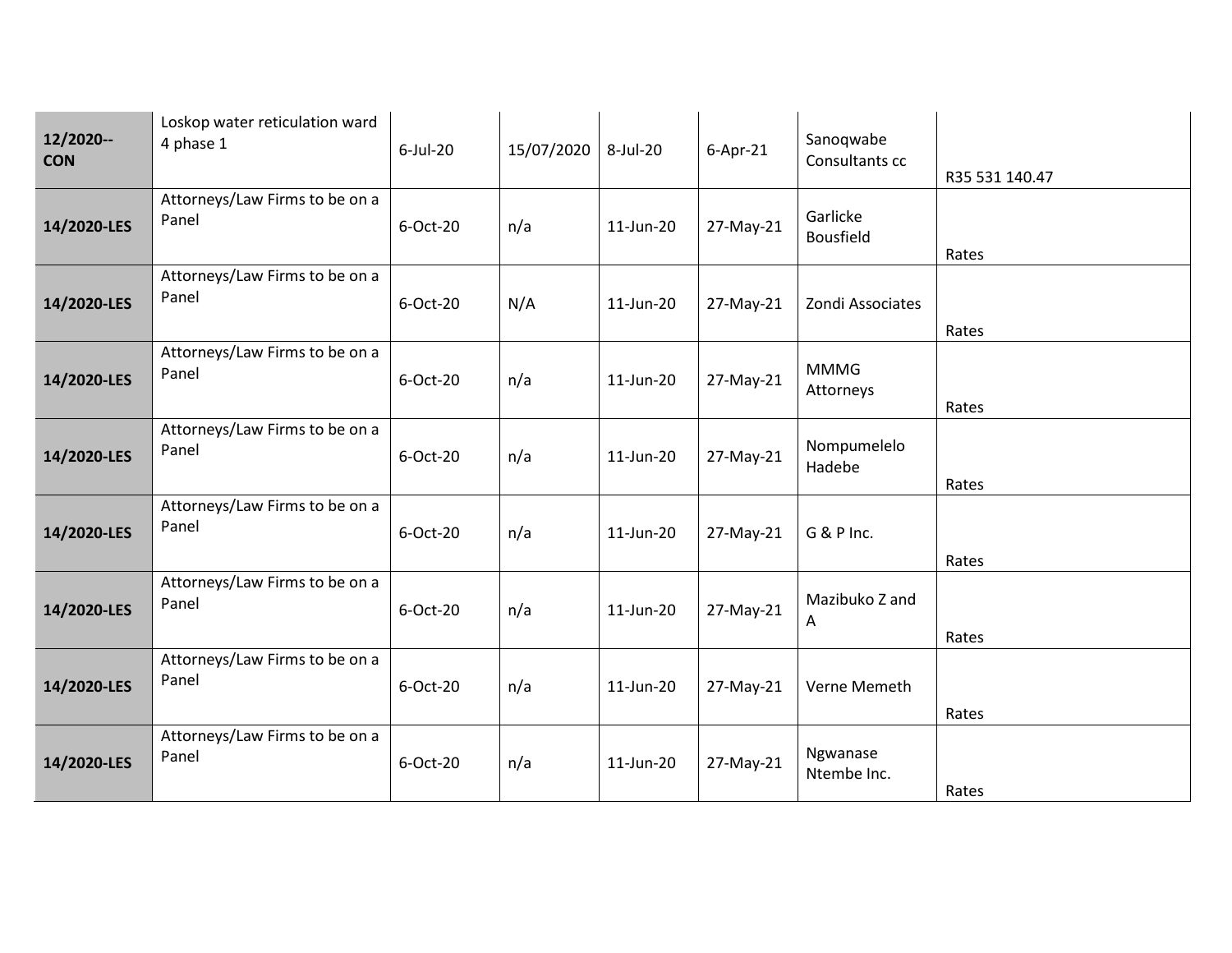| 14/2020-LES | Attorneys/Law Firms to be on a<br>Panel | 6-Oct-20 | n/a | 11-Jun-20 | 27-May-21 | Mdledle                        | Rates |
|-------------|-----------------------------------------|----------|-----|-----------|-----------|--------------------------------|-------|
| 14/2020-LES | Attorneys/Law Firms to be on a<br>Panel | 6-Oct-20 | n/a | 11-Jun-20 | 27-May-21 | Shepstone and<br>Wylie         | Rates |
| 14/2020-LES | Attorneys/Law Firms to be on a<br>Panel | 6-Oct-20 | n/a | 11-Jun-20 | 27-May-21 | Lalpasard inc.                 | Rates |
| 14/2020-LES | Attorneys/Law Firms to be on a<br>Panel | 6-Oct-20 | n/a | 11-Jun-20 | 27-May-21 | Pather and<br>Pather Attorneys | Rates |
| 14/2020-LES | Attorneys/Law Firms to be on a<br>Panel | 6-Oct-20 | n/a | 11-Jun-20 | 27-May-21 | Miya Attorneys                 | Rates |
| 14/2020-LES | Attorneys/Law Firms to be on a<br>Panel | 6-Oct-20 | n/a | 11-Jun-20 | 27-May-21 | LVA Attorneys                  | Rates |
| 14/2020-LES | Attorneys/Law Firms to be on a<br>Panel | 6-Oct-20 | n/a | 11-Jun-20 | 27-May-21 | Mhlanga Inc.<br>attorneys      | Rates |
| 14/2020-LES | Attorneys/Law Firms to be on a<br>Panel | 6-Oct-20 | n/a | 11-Jun-20 | 27-May-21 | <b>Matthew Francis</b><br>Inc. | Rates |
| 14/2020-LES | Attorneys/Law Firms to be on a<br>Panel | 6-Oct-20 | n/a | 11-Jun-20 | 27-May-21 | Poswa Inc.                     | Rates |